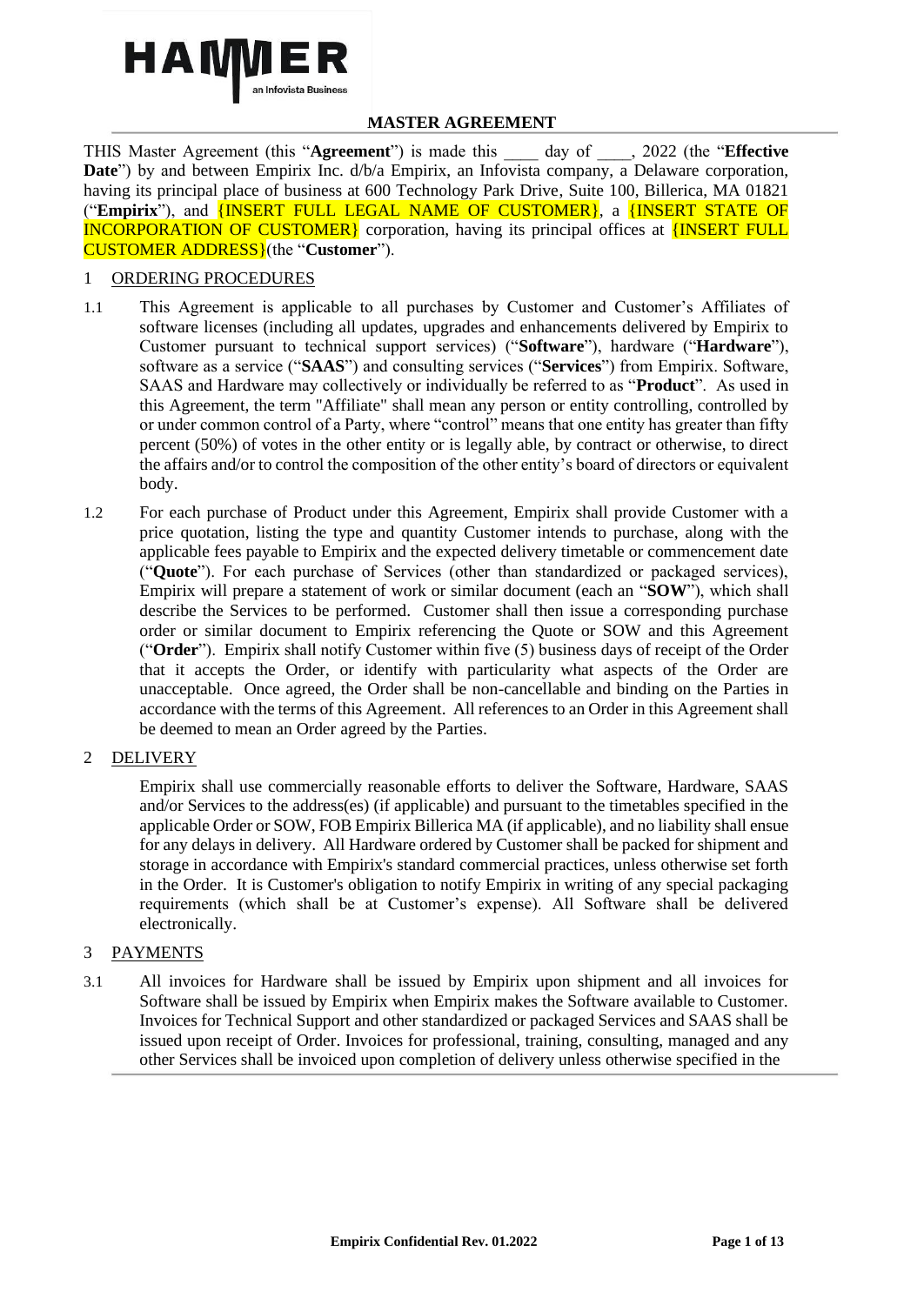applicable SOW. All fees due hereunder shall be payable within thirty (30) days of the date of invoice. Payments shall be made to the address listed on the invoice, or electronically or by wire transfer, if so directed by Empirix. Any undisputed amount not so paid shall be deemed overdue and shall, without prejudice to Empirix's rights in respect of the Customer's failure to pay when due, be subject to a late payment charge, accruing on a monthly basis from the date payment should have been made of 1.5% per month during the period of delay, or the maximum allowed by applicable law, whichever is less. Customer shall be responsible for all reasonable fees incurred by Empirix (including attorney's fees) to collect any delinquent balances.

#### <span id="page-1-0"></span>4 SOFTWARE LICENSE GRANT

- 4.1 Empirix hereby grants to the Customer a non-exclusive, non-sub licensable, non-transferable license to use the Software ordered by Customer pursuant to one or more Orders in accordance with the end user documentation accompanying the Software ("**Software Documentation**"), subject to the terms and conditions of this Agreement. The Customer shall be entitled to make a single copy of the Software exclusively for back-up or disaster-recovery purposes, provided that all copies bear Empirix's proprietary notices. The Customer shall have the right to make copies of the Software Documentation, in form and quantity as is reasonably required for Customer's internal use of the Software, consistent with the terms and restrictions contained in this Agreement.
- 4.2 Licensed Software may utilize Open Source Software that may be included as a part of the Software, included in the same medium on which the Software is delivered or as a part of the download of Software received by Customer, or pre-loaded on Hardware. For the purpose of this Agreement, "**Open Source Software**" means any software for which the source code and certain other rights normally reserved for copyright holders are provided under an Open Source Software License or that is in the public domain, and an "**Open Source Software License**" is any license to software that meets the Open Source Definition of the Open Source Initiative at http://www.opensource.org/docs/definition.php. Because Empirix distributes its Software in object code form, Empirix will provide Customer, on request, with the complete corresponding machine readable source code of Open Source software that is subject to any Open Source License that requires that Empirix provide, without charge (other than a charge for the cost of distribution), source code to the Software, whether in original form or as modified by Empirix, for a period of up to three (3) years after delivery of the Software within which the Open Source software is included. Any such Open Source Software requested and so received by Customer shall be subject to the applicable Open Source License and this Agreement does not modify or abridge any rights or obligations Customer may have under such Open Source License. Any permitted use or distribution of Open Source Software separate and apart from use of the Software shall be governed by the relevant Open Source License and, with respect to which, Empirix disclaims all warranties and indemnification obligations.

#### 5 SAAS

- 5.1 Empirix will (a) make the SAAS available to Customer pursuant to this Agreement and the applicable Order, (b) provide Technical Support for the SAAS to Customer at no additional charge, and (c) provide the SAAS in accordance with applicable laws and government regulations when used according to this Agreement and the documentation accompanying such SAAS (the "SAAS Documentation").
- 5.2 Unless otherwise provided in the applicable Order, (a) SAAS is purchased as a subscription, (b) subscriptions may be added during a subscription term at the same pricing as the underlying subscription pricing, prorated for the portion of that subscription term remaining at the time the subscriptions are added, and (c) any added subscriptions will terminate on the same date as the underlying subscriptions.
- 5.3 SAAS is subject to usage limits, including, for example, the quantities specified in Orders. Unless otherwise specified, (a) a quantity in an Order refers to users, and the SAAS may not be accessed by more than that number of users, (b) a user's password may not be shared with any other individual, and (c) a user identification may be reassigned to a new individual replacing one who no longer requires ongoing use of the SAAS. If Customer exceeds a contractual usage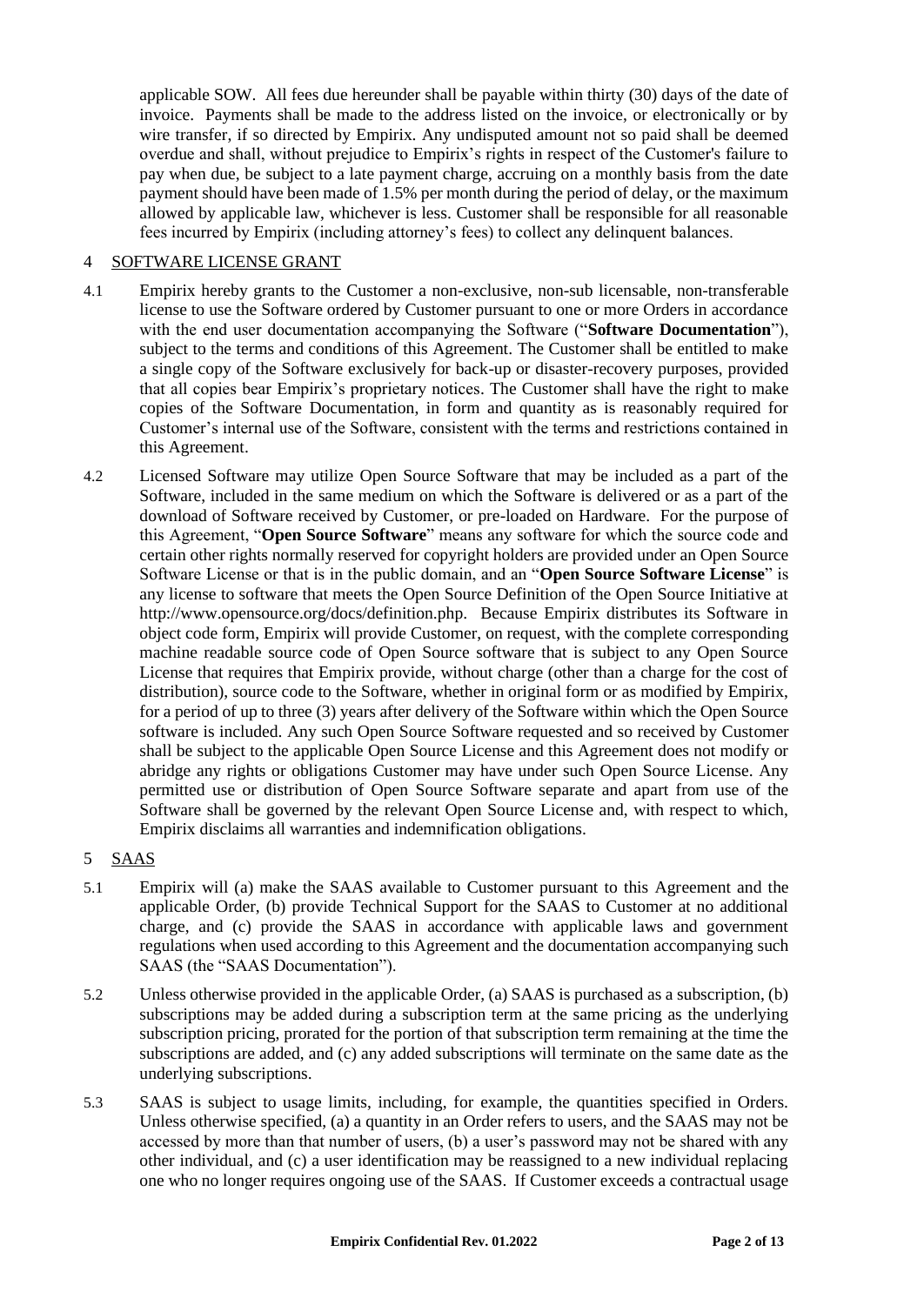limit, Empirix may work with Customer to seek to reduce Customer's usage so that it conforms to that limit. If, notwithstanding Empirix's efforts, Customer is unable or unwilling to abide by a contractual usage limit, Customer will execute an Order for additional quantities of the applicable SAASs promptly upon Empirix's request, and/or pay any invoice for excess usage in accordance with Section 3 hereof.

- 5.4 Customer will (a) be responsible for users' compliance with this Agreement, (b) be responsible for the accuracy, quality and legality of Customer data and the means by which Customer acquired Customer data, (c) use commercially reasonable efforts to prevent unauthorized access to or use of SAAS, and notify Empirix promptly of any such unauthorized access or use, and (d) use the SAAS only in accordance with the SAAS Documentation and applicable laws and government regulations.
- 5.5 In addition to the restrictions set forth in Section 6 hereof, Customer will not (a) interfere with or disrupt the integrity or performance of any SAAS or third-party data contained therein, (b) attempt to gain unauthorized access to the SAAS or its related systems or networks, (c) permit direct or indirect access to or use of any SAAS in a way that circumvents a contractual usage, (d) copy the SAAS or any part, feature, function or user interface thereof, (e) frame or mirror any part of the SAAS, other than framing on Customer's own intranets or otherwise for its own internal business purposes or as permitted in the Documentation, and (f) access the SAAS in order to build a competitive product or SAAS.
- 5.6 Customer grants Empirix and its hosting providers a worldwide, limited-term license to host, copy, transmit and display Customer data as necessary for Empirix to provide the SAAS in accordance with this Agreement. Subject to the limited licenses granted herein, Empirix acquires no right, title or interest from Customer or its licensors under this Agreement in or to any Customer data.

## 6 RESTRICTIONS ON USE

- 6.1 Except as expressly set forth in an Order, the Product is solely for use by Customer to test and/or monitor its own voice and/or web applications and infrastructure. Customer may not use a Product for the primary benefit of any third party, including without limitation, using the Product to provide voice and/or web application or infrastructure testing or monitoring services for others, whether or not the application or infrastructure being tested or monitored is installed or operated by the Customer. Customer may not use the Product in a service bureau or time-sharing arrangement. Customer may not sublicense, distribute, rent, lease or transfer the Product to any third party. Customer may permit third party integrators and consultants to support Customer's installation or implementation of the Product, provided that Customer shall be responsible for ensuring compliance with these terms by all such third parties. The Product is not for resale or redistribution, except pursuant to an Empirix resale agreement.
- 6.2 Customer agrees that it will not alter, modify, vary, or create derivative works based on the whole or any part of the Software or SAAS in any way whatsoever, nor permit any third party to alter, modify, vary, or create derivative works based on the whole or any part of the Software or SAAS; and Customer shall not make or permit to be made any translation, alteration, adaptation, enhancement, modification, update or addition to, nor decompile, reverse engineer or disassemble the Software or SAAS without the prior written consent of Empirix.
- 6.3 When Software is licensed as a part of, in conjunction with, or intended to be used with Hardware, Customer may only use the Software with the Hardware. The Software may include license management components designed to administer usage rights and restrictions. Customer agrees not to circumvent or attempt to circumvent such technical means for the purpose of enabling usage rights above those purchased by Customer. The nature of the license rights (enterprise-wide, node-locked to a single computer, floating, etc.) procured is noted in the applicable Quote. Unless otherwise stated in a Quote, Customer may only deploy a single instance of the Software at a single location. Any increase in use of the Software in excess of applicable restrictions may subject Customer to payment of additional fees.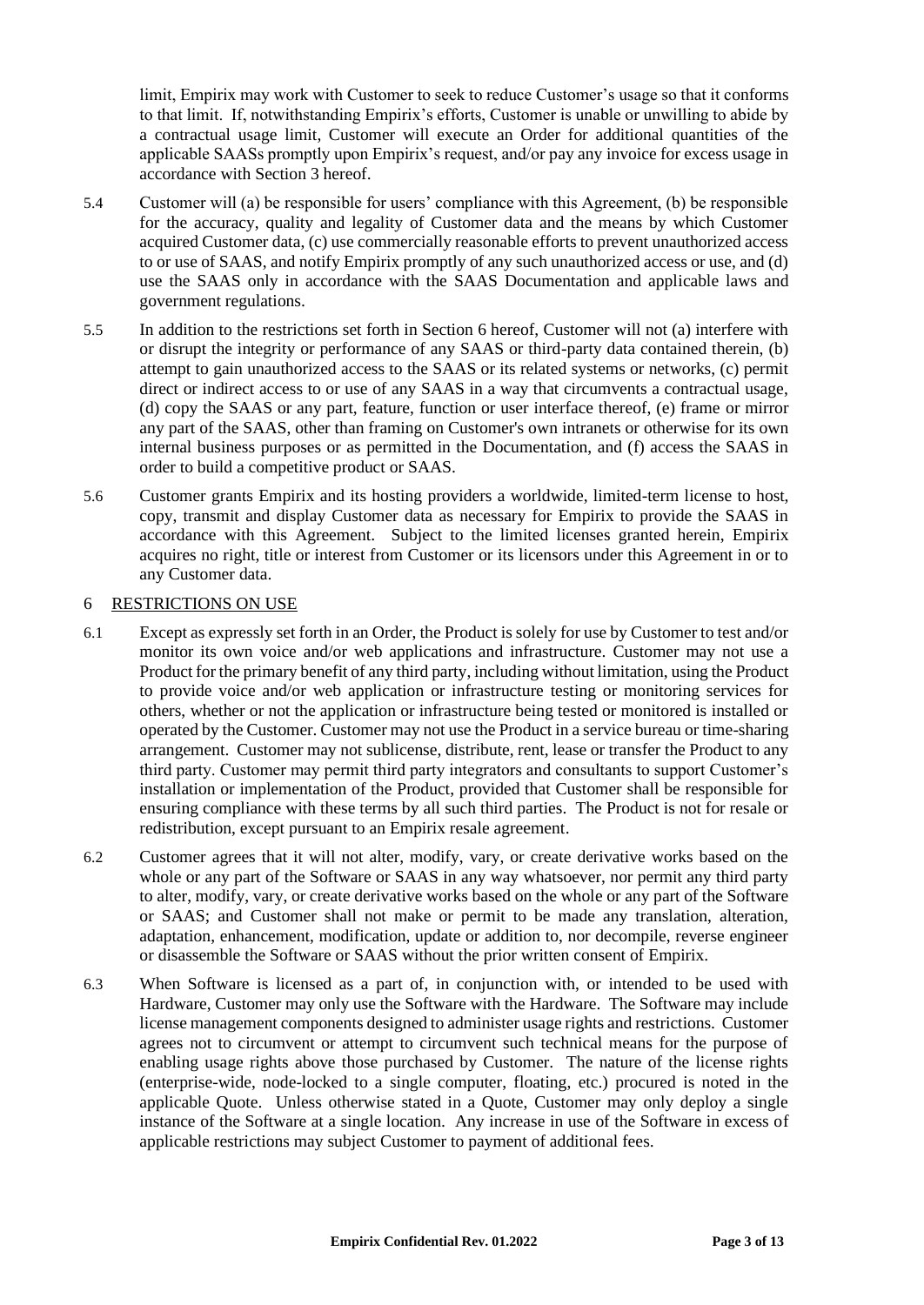6.4 Empirix and its licensors shall have the right, on reasonable notice, during normal business hours, to audit Customer's use of the Software and SAAS to confirm Customer's compliance with the terms of this Agreement and any applicable license restrictions. To the extent such audit indicates that Customer's use of the Software and SAAS exceeds the rights granted to Customer, then Customer shall pay Empirix the applicable additional fees within thirty (30) days of the date of invoice. The cost of the audit shall be borne by Empirix unless the audit reveals underpayment by Customer of more than ten percent (10%), in which case the cost shall be borne by Customer.

## 7 TECHNICAL SUPPORT

Empirix's policy and terms governing the provision of Technical Support is described at [www.empirix.com/support/maintenance/,](http://www.empirix.com/support/maintenance/) under the heading "Package Details" ("**Technical Support**"). Empirix will, subject to the payment of the corresponding Technical Support fee, provide Technical Support for all Software and Hardware for a period of twelve (12) months beginning on the date of delivery of a Product (the "**Initial Support Period**"). Unless canceled in writing by either party at least thirty (30) days prior to expiration of the Initial Support Period, Technical Support shall automatically and continue to renew for additional twelve (12) month terms (each, a "**Renewal Service Term**") until canceled in writing by either party at least thirty (30) days prior to expiration of the applicable Renewal Service Term. Technical Support fees shall not increase during the Initial Support Period or any Renewal Service Term. Notwithstanding the forgoing, Technical Support fees may be increased for any subsequent Renewal Service Term provided Empirix discloses such increase prior to renewal. All Technical Support fees are invoiced annually in advance. The Initial Support Period and each Renewal Service Term, once commenced, are non-cancelable, and Technical Support fees are nonrefundable. Technical Support for SAAS is provided at no additional charge.

## 8 WARRANTIES

- <span id="page-3-0"></span>8.1 Customer acknowledges that Software is not error-free. Empirix warrants however that, for a period of ninety (90) days following delivery (the "**Software Warranty Period**"), the Software, when installed and used in accordance with the Software Documentation, will operate and perform in all material respects in accordance with the Software Documentation ("**Conform**"). A minor discrepancy between the actual operation or performance of the Software and as described in the Software Documentation shall not be considered a failure to Conform. Customer's exclusive remedy and Empirix's sole liability under this warranty shall be for (a) Empirix to attempt, through reasonable efforts, to correct any failure of the Software to Conform, if such failure is reported to Empirix within the Software Warranty Period and Customer, at Empirix's request, provides Empirix with sufficient information (which may include access to Customer's computer system for use of Customer's copy of the Software by Empirix or its designated personnel) to reproduce the defect in question, and (b) if Empirix is unable to remedy the failure within a reasonable number of attempts, to refund the license fees paid by Customer for the Software, and the fees paid for the associated Hardware, if applicable, after Customer has returned the Software, and Hardware, if applicable.
- 8.2 Customer acknowledges that SAAS is not error-free. Empirix warrants however that the SAAS, when used in accordance with the SAAS Documentation, will operate and perform in all material respects in accordance with the SAAS Documentation. A minor discrepancy between the actual operation or performance of the SAAS and as described in the SAAS Documentation shall not be considered a breach of the foregoing warranty. Customer's exclusive remedy and Empirix's sole liability under this warranty shall be for (a) Empirix to attempt, through reasonable efforts, to correct any warranty breach, if Customer, at Empirix's request, provides Empirix with sufficient information (which may include access to Customer's computer system for use of the SAAS by Empirix or its designated personnel) to reproduce the defect in question, and (b) if Empirix is unable to remedy the failure within a reasonable number of attempts, to refund the portion of the pre-paid fees paid by Customer for the unused subscription period for the SAAS.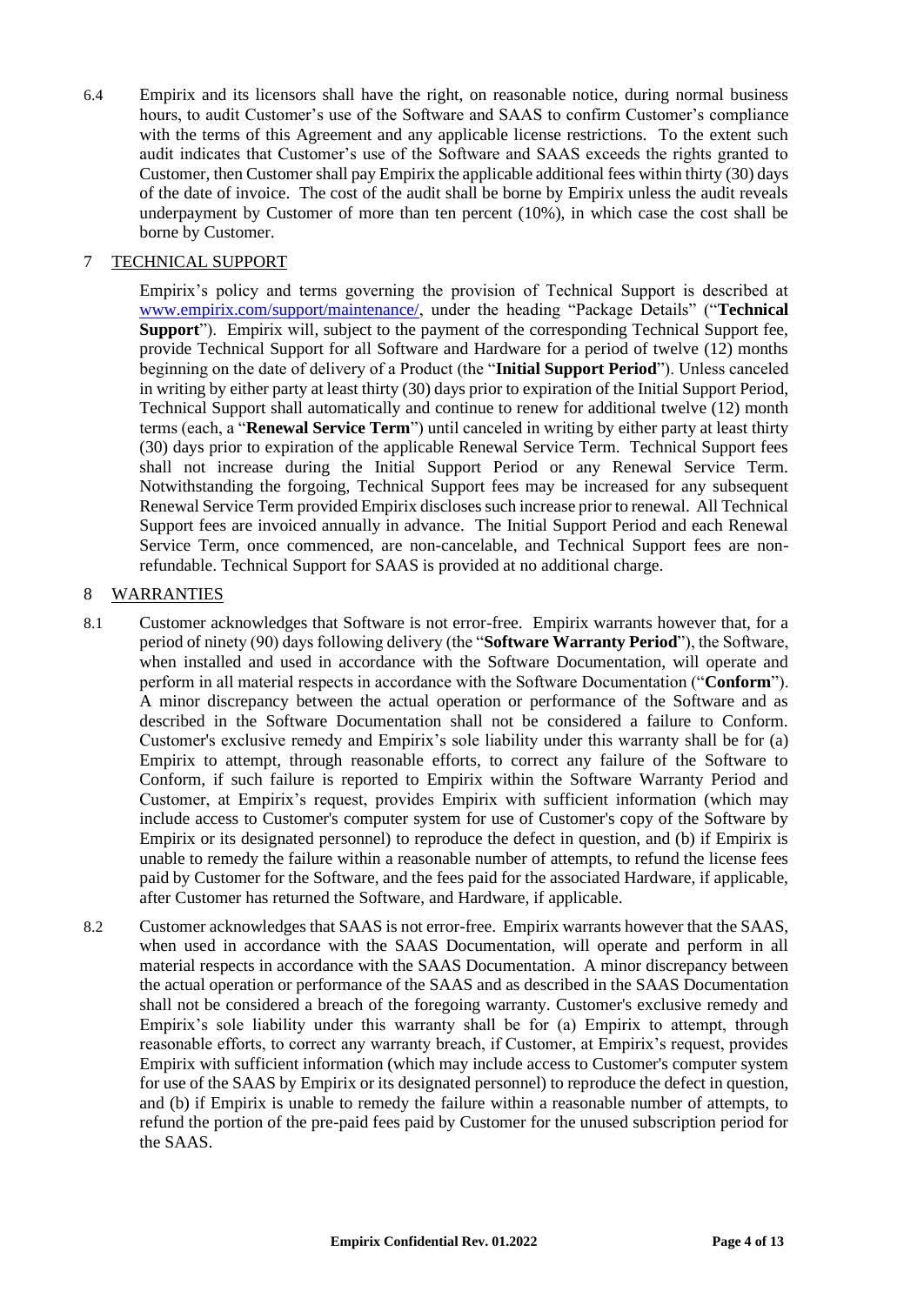- 8.3 Empirix warrants that, for a period of one (1) year following delivery (the "**Hardware Warranty Period**"), the Hardware shall be in good working order and will operate and perform in all material respects to the relevant Hardware specifications. Customer's exclusive remedy and Empirix's sole liability under this warranty shall be for Empirix to provide during the Hardware Warranty Period, at no additional charge to Customer, the parts and labor necessary to restore the Hardware to good working order. Customer shall notify Empirix of the failure of any of the Hardware to perform in accordance with the applicable specifications, and thereafter, pursuant to Empirix's direction, arrange for the delivery of the damaged Hardware to Empirix or its designee for repair or replacement.
- 8.4 Customer acknowledges and agrees that the Hardware is intended for use solely with the Software and with other programs that are approved for installation by Empirix, and therefore the warranties in Sections [8.1](#page-3-0) and 8.3 above shall become void and of no further force and effect if: (a) any software or program other than the Software is installed on the Hardware unless such program is approved for such installation by Empirix or reasonably contemplated by the Software Documentation or Hardware specifications, or (b) Customer integrates the Hardware or Software with any third party products other than those certified as compatible by Empirix or reasonably contemplated by the Software Documentation or Hardware specifications.
- 8.5 Customer acknowledges that certain third-party software (including but not limited to the operating system and anti-virus software that ships with certain Hardware) and third-party hardware products (together, "**Third-Party Products**") are provided by Empirix as a "pass through" to Customer, and such Third Party Products are covered by a warranty offered by the third party hardware or software vendor, not Empirix. Customer acknowledges and agrees that Empirix makes no warranty of any kind with respect to such Third-Party Products, and agrees to look solely to the applicable vendor for warranty support for such Third-Party Products.
- 8.6 The Products are not fault-tolerant and are not designed, manufactured or intended for use for testing of on-line control equipment in hazardous environments requiring fail-safe performance, such as the operation of nuclear facilities, aircraft navigation or communication systems, air traffic control, direct life support machines, or weapons systems, in which the failure of the Products could lead directly to death, personnel injury or severe physical or environmental damage ("**High Risk Activities**"). Accordingly, Empirix and its suppliers specifically disclaim any express or implied warranty of fitness for High Risk Activities and no license or right is granted to use the Products for such activities.

# 9 PERFORMANCE OF SERVICES

Empirix warrants that all Services shall be performed in a competent and professional manner. The parties agree that, unless otherwise stated in an SOW or an Order, all Services shall be completed by Empirix within six (6) months of the date of the Order. Any Services not so completed or delivered by such date (other than due to Empirix delay) shall be considered rendered and payment therefore due when invoiced. Any prepayments for such Services shall be nonrefundable. For Services offered pursuant to a monthly or annual subscription, the parties agree that any such subscription must commence within six (6) months of the date of the applicable Order, and that such Services shall be deemed commenced by such date in the absence of agreement between the parties to the contrary. Customer is responsible for all reasonable travel and expenses incurred while delivering services. Empirix may, in its discretion, utilize subcontractors for any service offering provided that Empirix shall be responsible for the conduct and actions of its subcontractors.

#### 10 OWNERSHIP

- 10.1 Except for the license rights granted hereunder, all right, title and interest in and to the Software, SAAS, Software Documentation and SAAS Documentation (as well as all test scripts and other similar items delivered by Empirix to Customer) shall be retained by Empirix and its suppliers.
- 10.2 Subject to Empirix's reserved rights in the Empirix Property (as described below), all deliverables arising out of Services shall belong to Empirix however Customer shall receive a perpetual license to use such deliverables upon full payment. In performing the Services,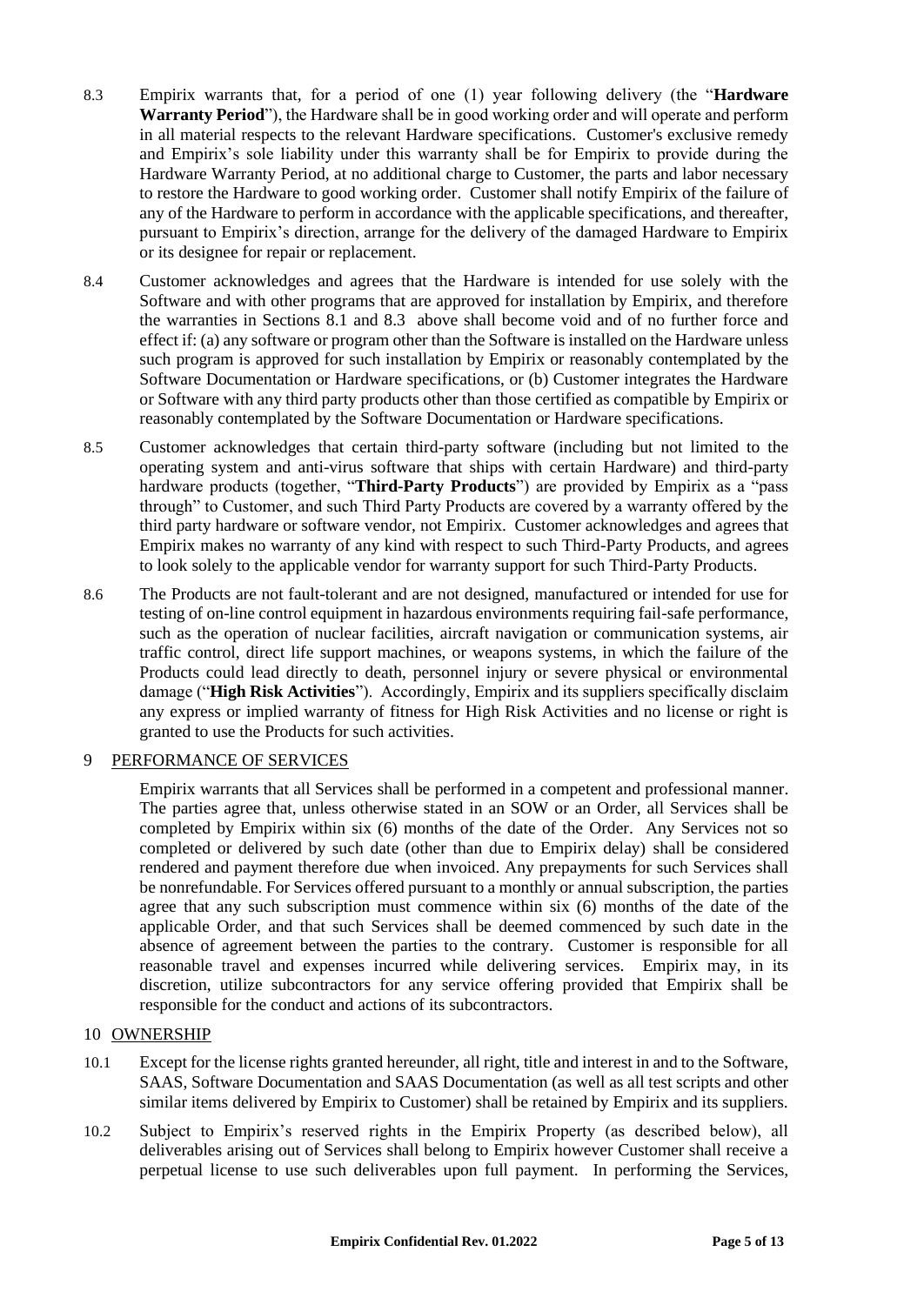including developing the deliverables, Empirix may utilize its own proprietary software programs, program code, information or trade secrets ("**Empirix Property**"). Empirix shall retain all ownership rights in and to the Empirix Property. Empirix shall retain the unlimited right to use and to sublicense to others the ideas, concepts, techniques or other expertise which it developed or employed in providing the Services or creating the deliverables, in any products and for any purposes (including providing services and developing deliverables for other customers) whatsoever, so long as in doing so Empirix does not disclose any Customer Confidential Information.

#### 11 INDEMNITY

- 11.1 Empirix, at its own expense, shall indemnify the Customer and its officers, agents and employees from and against any action brought against Customer to the extent that such action is solely based on a claim that the unmodified Software or SAAS, when used in accordance with this Agreement, infringes any copyright, trade secret rights or U.S. patent rights of any third party ("Infringement") and Empirix shall pay all costs, settlements and damages finally awarded, provided: (a) Empirix shall have sole control of the defense and/or settlement of such claim or suit; (b) the Customer will notify Empirix promptly in writing of each such claim or suit and shall give Empirix all information known to the Customer relating thereto; and (c) the Customer will cooperate with any reasonable request of Empirix in the settlement or defense of any such claim or suit. The Customer shall be reimbursed for all reasonable expenses incurred in providing any cooperation requested by Empirix.
- 11.2 If all or any part of the Software or SAAS is, or in the opinion of Empirix may become, the subject of any claim or suit for Infringement, or in the event of any adjudication that the Software or SAAS or any part thereof does infringe, or if the use of the Software or SAAS or any part thereof is enjoined, Empirix may, at its expense and discretion do one or more of the following things: (a) procure for the Customer the right to use the Software or SAAS or the affected part of the Software or SAAS; (b) replace the Software or SAAS or the affected part of the Software or SAAS with other software providing substantially similar functionality; (c) modify the Software or SAAS or the affected part of the Software or SAAS to make it non-infringing; or (d) if none of the foregoing remedies are, in the sole discretion of Empirix, commercially feasible, (i) in the case of the Software, refund the aggregate payments paid by the Customer for the Software or the affected part of the Software less a reasonable amount for the prior use thereof by Customer (based on a five (5) year straight line life) and terminate Customer's license to the Software, or (ii) in the case of the SAAS, refund the portion of the pre-paid fees paid by Customer for the unused subscription period for the SAAS and terminate Customer's right to use the SAAS.
- 11.3 Empirix shall have no obligations under this Section to the extent that a claim is based upon: (a) the use of any prior version of the Software if such infringement would have been avoided by the use of the then-current version, which version has been provided by Empirix to Customer; (b) the combination, operation or use of the Software or SAAS with software or data that was not provided by Empirix, if such infringement would have been avoided in the absence of such combination, operation or use; or (c) the use of the Software or SAAS on or in connection with a computer system other than as specified in the Software Documentation.
- 11.4 This Section states the entire liability of Empirix and the exclusive remedy of the Customer with respect to any alleged infringement of any third-party rights.

#### <span id="page-5-0"></span>12 LIMITATIONS OF WARRANTIES AND LIABILITY

12.1 EXCEPT AS EXPRESSLY SET FORTH IN THIS AGREEMENT, NO WARRANTY, WHETHER EXPRESS OR IMPLIED, IS MADE WITH RESPECT TO THE SOFTWARE, SAAS, HARDWARE, SOFTWARE DOCUMENTATION, SAAS DOCUMENTATION OR SERVICES, INCLUDING, WITHOUT LIMITATION, ANY IMPLIED WARRANTY OF MERCHANTABILITY, FITNESS FOR A PARTICULAR PURPOSE, OR NON-INFRINGEMENT.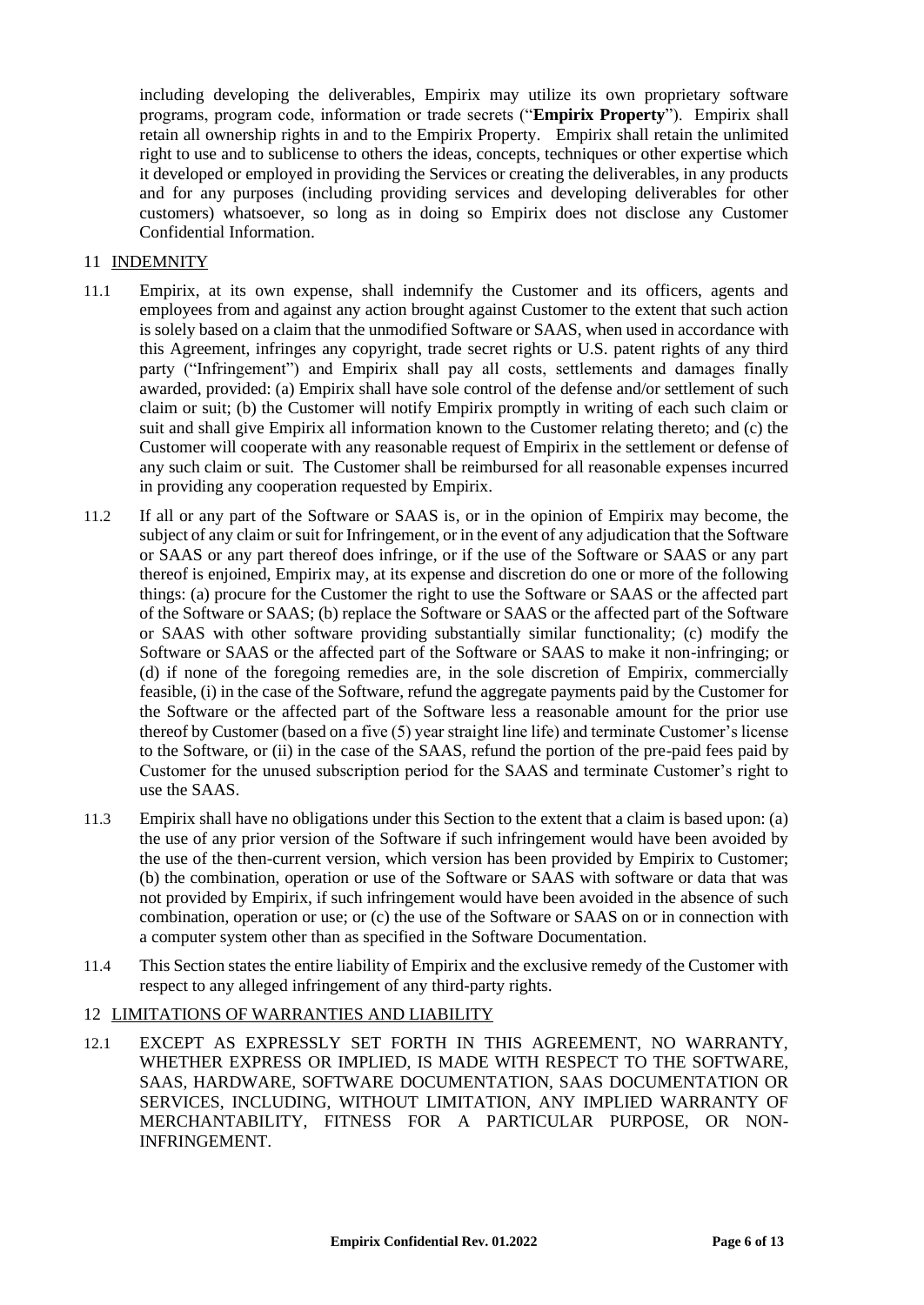- 12.2 EXCEPT FOR MISAPPOPRIATION BY CUSTOMER OF ANY OF EMPIRIX'S INTELLECTUAL PROPERTY RIGHTS OR [14](#page-6-0) *CONFIDENTIALITY* (IN ALL CASES, FOR WHICH NO LIMIT APPLIES),
	- (I.) WHETHER OR NOT SUCH PARTY HAS BEEN ADVISED OF THE POSSIBILITY OF SUCH LOSS, NEITHER EMPIRIX NOR CUSTOMER, NOR ANY OF THEIR RESPECTIVE PARENTS, SUBSIDIARIES OR LICENSORS, SHALL BE LIABLE FOR ANY OTHER INDIRECT, SPECIAL, INCIDENTAL OR CONSEQUENTIAL LOSS, INCLUDING BUT NOT LIMITED TO LOSS OF REVENUE, LOSS OF PROFITS, LOSS OF BUSINESS OR GOODWILL, HOWEVER CAUSED, OR OTHERWISE BE LIABLE IN CONTRACT, TORT, NEGLIGENCE, STRICT LIABILITY AND WHETHER SUCH LOSS ARISES OUT OF OR IN CONNECTION WITH THE USE OF THE SOFTWARE, SAAS, HARDWARE, SERVICES OR OTHERWISE UNDER THIS AGREEMENT; AND
	- (II.)THE MAXIMUM LIABILITY OF EMPIRIX AND CUSTOMER FOR CLAIMS ARISING FROM OR IN CONNECTION WITH THIS AGREEMENT SHALL BE THE FEES PAID TO EMPIRIX FOR THE SOFTWARE, SAAS, HARDWARE OR SERVICES GIVING RISE TO THE CLAIM.

## 13 TERM AND TERMINATION

- 13.1 Unless earlier terminated as set forth herein, this Agreement shall have an initial term of one (1) year, beginning on the Effective Date and shall thereafter continue indefinitely until terminated by either party upon ninety (90) days prior written notice to the other.
- 13.2 Either Empirix or Customer may terminate this Agreement and/or any specific Order or SOW upon the other party's material breach of this Agreement, such SOW or Order, provided that (a) the non-breaching party shall first have sent written notice to the breaching party describing the breach in reasonable detail and demanding that it be cured, and (b) the breaching party does not cure the breach within thirty (30) days following its receipt of such notice.
- 13.3 On termination due to Customer's breach, all rights and licenses granted to the Customer under the specific Order or SOW shall terminate, the Customer shall cease to use such Software (and Hardware, if applicable) and SAAS, shall return the applicable Software Documentation and SAAS Documentation (whether or not modified or merged into other materials) to Empirix and shall certify in writing to Empirix that all copies (in any form or media) of the same have been destroyed or returned to Empirix.
- <span id="page-6-1"></span>13.4 Termination by Empirix shall not relieve the Customer from making payments for Software, SAAS, Hardware or Services delivered prior to termination and shall not prevent either party from pursuing any other available remedies. The provisions of Sections [4,](#page-1-0) 6, and 8 (but only for licenses that have not been terminated and further with respect to Section 8, so long as the relevant warranty period has not expired), 10 through [12,](#page-5-0) [13.4,](#page-6-1) [14,](#page-6-0) and [18](#page-8-0) shall survive termination or expiration of this Agreement.

#### <span id="page-6-0"></span>14 CONFIDENTIALITY

14.1 Each party may have access to information that is confidential to the other party ("Confidential Information"). Confidential Information shall include all written or oral information that is (i) clearly identified in writing at the time of disclosure as confidential, or (ii) that a reasonable person at the time of disclosure reasonably would assume, under the circumstances, to be Confidential Information. Confidential Information may include, without limitation, software programs, technical data, methodologies, know-how, processes, designs, new products, marketing plans, and customer or prospect names and/or information. Confidential Information also includes all information received from third parties that either party is obligated to treat as confidential. The Software, SAAS, Software Documentation and SAAS Documentation, this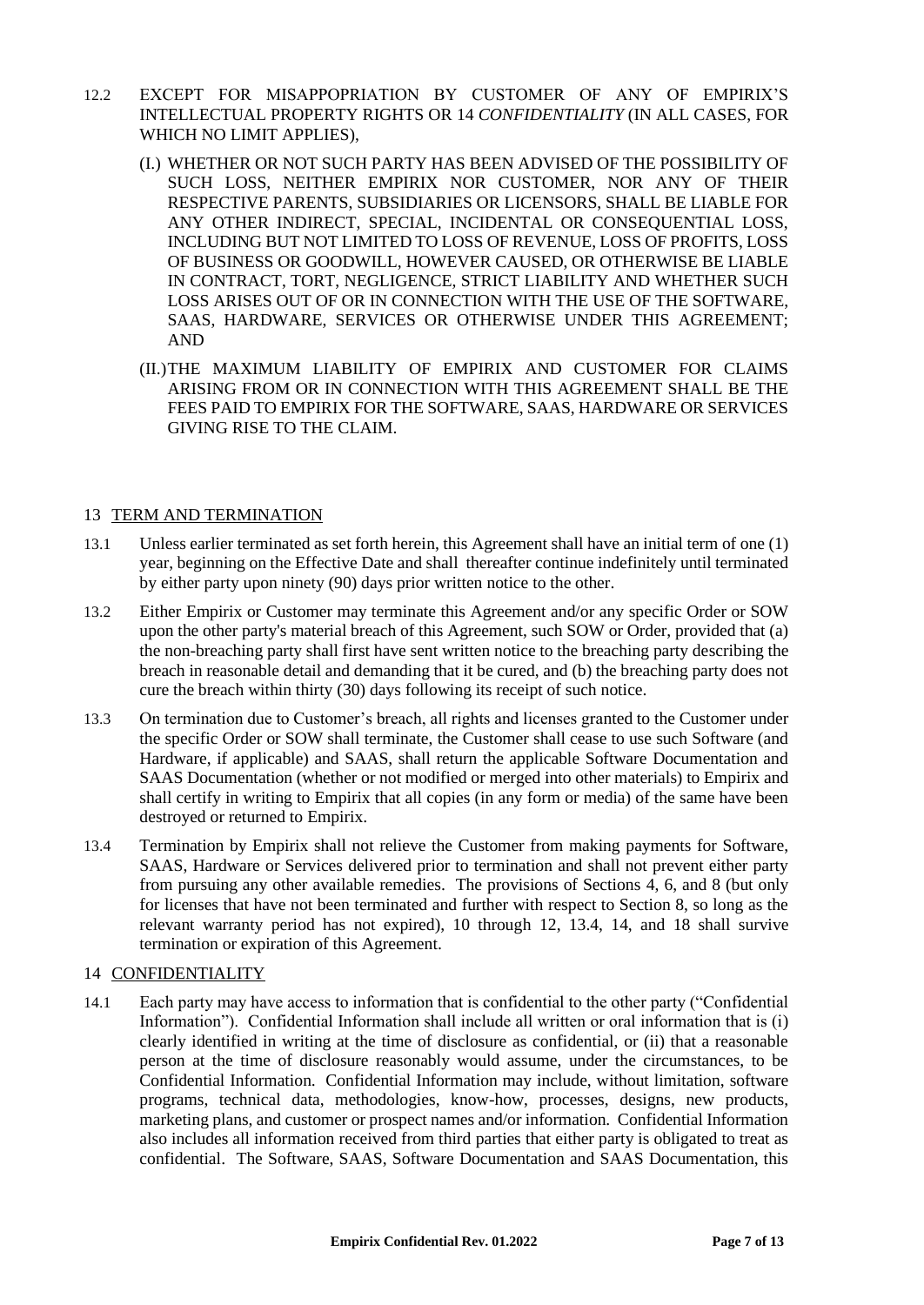Agreement, and Empirix's price lists, shall at all times be considered Confidential Information of Empirix whether or not identified as such orally or in writing.

- 14.2 A party's Confidential Information shall not include information that (i) is or becomes a part of the public domain through no act or omission of the other party; (ii) was in the other party's lawful possession prior to the disclosure and had not been obtained by the other party either directly or indirectly from the disclosing party; (iii) is lawfully disclosed to the other party by a third party without restriction on disclosure; or (iv) is independently developed by the other party without use of or reference to the other party's Confidential Information. In addition, nothing in this Section will be construed to prohibit disclosure of Confidential Information to the extent that such disclosure is required by law or valid order of a court or other governmental authority; *provided, however,* that the responding party shall first have given notice to the other party and the responding party shall have made a reasonable effort (at the other party's cost and expense) to restrict the scope of disclosure to the greatest extent reasonably possible and to obtain a protective order requiring that the Confidential Information so disclosed be used only for the purposes for which the order was issued.
- 14.3 The parties agree, unless required by law, not to make each other's Confidential Information available in any form to any third party or to use each other's Confidential Information for any purpose other than in the performance of this Agreement. Each party agrees to take all reasonable steps to ensure that Confidential Information is not disclosed or distributed by its employees or agents in breach of this Agreement. The parties agree to hold each other's Confidential Information in confidence during the term of this Agreement and for a period of three (3) years thereafter.
- 14.4 Each party acknowledges and agrees that, due to the unique nature of Confidential Information, there can be no adequate remedy at law for breach of this Section and that such breach would cause irreparable harm to the non-breaching party; therefore, the non-breaching party shall be entitled to seek immediate injunctive relief, in addition to whatever remedies it might have at law or under this Agreement.
- 14.5 Unless otherwise expressly agreed in writing by Empirix, Customer shall not provide Empirix access to any personally identifiable information, whether of Customer or its customers. All data provided to Empirix is presumed to be non-production data.
- 14.6 Customer grants permission to Empirix, the right to use the Customer's logo(s), trade names and other trademarks for publicity and advertising purposes. Such use may include the incorporation of the foregoing in Empirix's marketing and communication materials, as well as inclusion on Empirix's website. Empirix acknowledges the Customer's right, title and interest in and to Customer's logo(s), trade names and other trademarks, and any copyright registration that has been issued thereon, and will not at any time do or cause to be done any act or thing contesting any such right, title or interest.

#### 15 NOTICES

All notices shall be in writing and given by personal delivery, certified mail, return receipt requested, or by commercial overnight courier for next business day delivery, to the addresses and to the persons listed above on the signature page. Notice shall be deemed given three (3) business day after mailing in country and ten (10) business days after mailing internationally, or the next business day after delivery to such overnight courier (unless the return receipt or the courier's records evidence a later delivery).

#### 16 EXPORT CONTROLS

16.1 No Software, SAAS or underlying information or technology may be downloaded or otherwise exported or re-exported (i) into (or to a national or resident of) Cuba, Sudan, North Korea, Iran, Syria or any other country to which the U.S. has embargoed goods; or (ii) to anyone on the U.S. Treasury Department's list of Specially Designated Nationals or the U.S. Commerce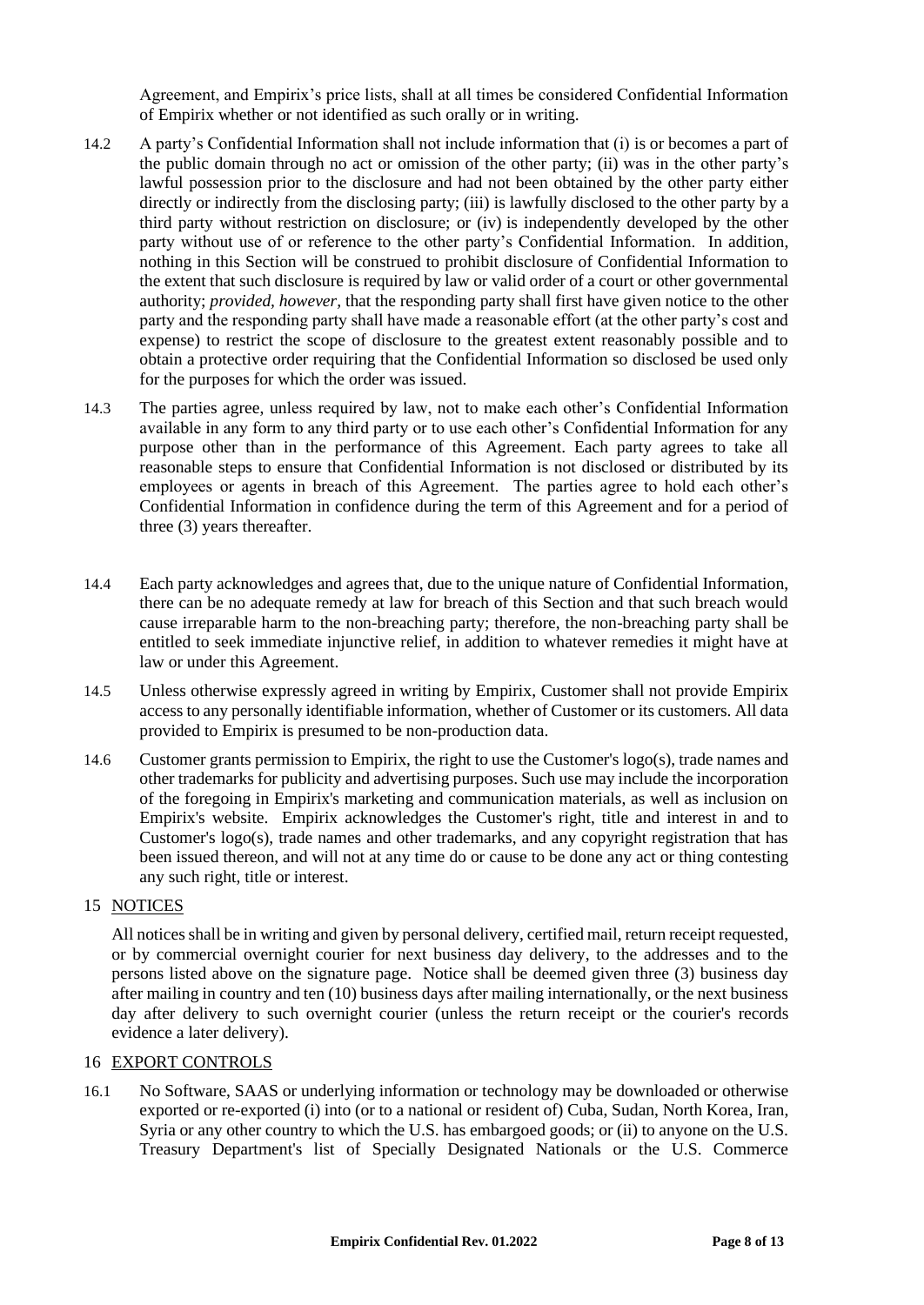Department's Table of Denial Orders. Customer represents and warrants that it is not located in, under the control of, or a national or resident of any such country or on any such list.

16.2 In addition, if the licensed Software or SAAS is identified as a not-for-export product, then, unless Customer has an exemption from the United States Department of State, the following applies: EXCEPT FOR EXPORT TO CANADA FOR USE IN CANADA BY CANADIAN CITIZENS, THE SOFTWARE, SAAS AND ANY UNDERLYING TECHNOLOGY MAY NOT BE EXPORTED OUTSIDE THE UNITED STATES OR TO ANY FOREIGN ENTITY OR "FOREIGN PERSON" AS DEFINED BY U.S. GOVERNMENT REGULATIONS, INCLUDING WITHOUT LIMITATION, ANYONE WHO IS NOT A CITIZEN, NATIONAL OR LAWFUL PERMANENT RESIDENT OF THE UNITED STATES. BY DOWNLOADING OR USING THE SOFTWARE OR SAAS, YOU ARE AGREEING TO THE FOREGOING AND YOU ARE WARRANTING THAT YOU ARE NOT A "FOREIGN PERSON" OR UNDER THE CONTROL OF A "FOREIGN PERSON."

#### 17 U.S. GOVERNMENT END USERS

The Software, SAAS and associated documentation are "commercial computer software" and "commercial computer software documentation," and, as such, the rights of U.S. Government End Users with respect to the Software, SAAS and documentation are as set forth in this Agreement, in accordance with FAR 12.212 or DFARS 227.7202-1, as applicable.

#### <span id="page-8-0"></span>18 MISCELLANEOUS

- 18.1 This Agreement shall be governed by and construed in accordance with law of the Commonwealth of Massachusetts without regard to conflicts of laws' provisions thereof and without regard to the United Nations Convention on Contracts for the International Sale of Goods. The parties' consent to the exclusive jurisdiction and venue for actions related to the subject matter hereof in the state and federal courts located in Boston, Suffolk County, Massachusetts. The parties agree that process may be served in the manner provided herein for giving of notices or otherwise as allowed by Massachusetts law.
- 18.2 If any provision of this Agreement is held to be invalid or unenforceable, the parties shall substitute for the affected provision a valid or enforceable provision that approximates the intent and economic effect of the affected provision. The failure or delay by any party to enforce any terms of this Agreement shall not be deemed a waiver of such term.
- 18.3 This Agreement shall not be assigned by either party without the advance written consent of the other, provided that Empirix may assign this Agreement to a successor to all or a substantial portion of its business. This Agreement shall be binding upon and inure to the benefit of the parties, their successors and permitted assigns. In addition to those provisions that specifically provide for survival beyond expiration or termination, all provisions, if any, regarding payment, liability and limits thereon, and confidentiality and/or protection of proprietary rights and trade secrets shall survive indefinitely or until the expiration of any time period specified elsewhere in this Agreement with respect to the provision in question.
- 18.4 Customer is responsible for payment of all shipping, taxes, tariffs, customs duties, or any other charges resulting from or imposed upon this Agreement, except taxes based on Empirix's net income.
- 18.5 For Non-US Customers: Customer agrees that each payment under this Agreement shall be free of all withholdings or deductions of taxes imposed by any jurisdiction of any nature whatsoever, and if any such withholding or deduction is required, Customer shall pay an additional amount such that, after the deduction of all amounts required to be withheld or deducted, the net amount of Product and Service fees or such other payment actually received by Empirix will equal (on an after-tax basis) the amount of Product and Service fees or any such other amount that would be due absent of such withholding. Empirix agrees to provide as soon as possible all necessary documentation according to applicable legislation, in order to ensure that any withholding tax will be avoided or sufficiently lowered in accordance with foreign tax treaties.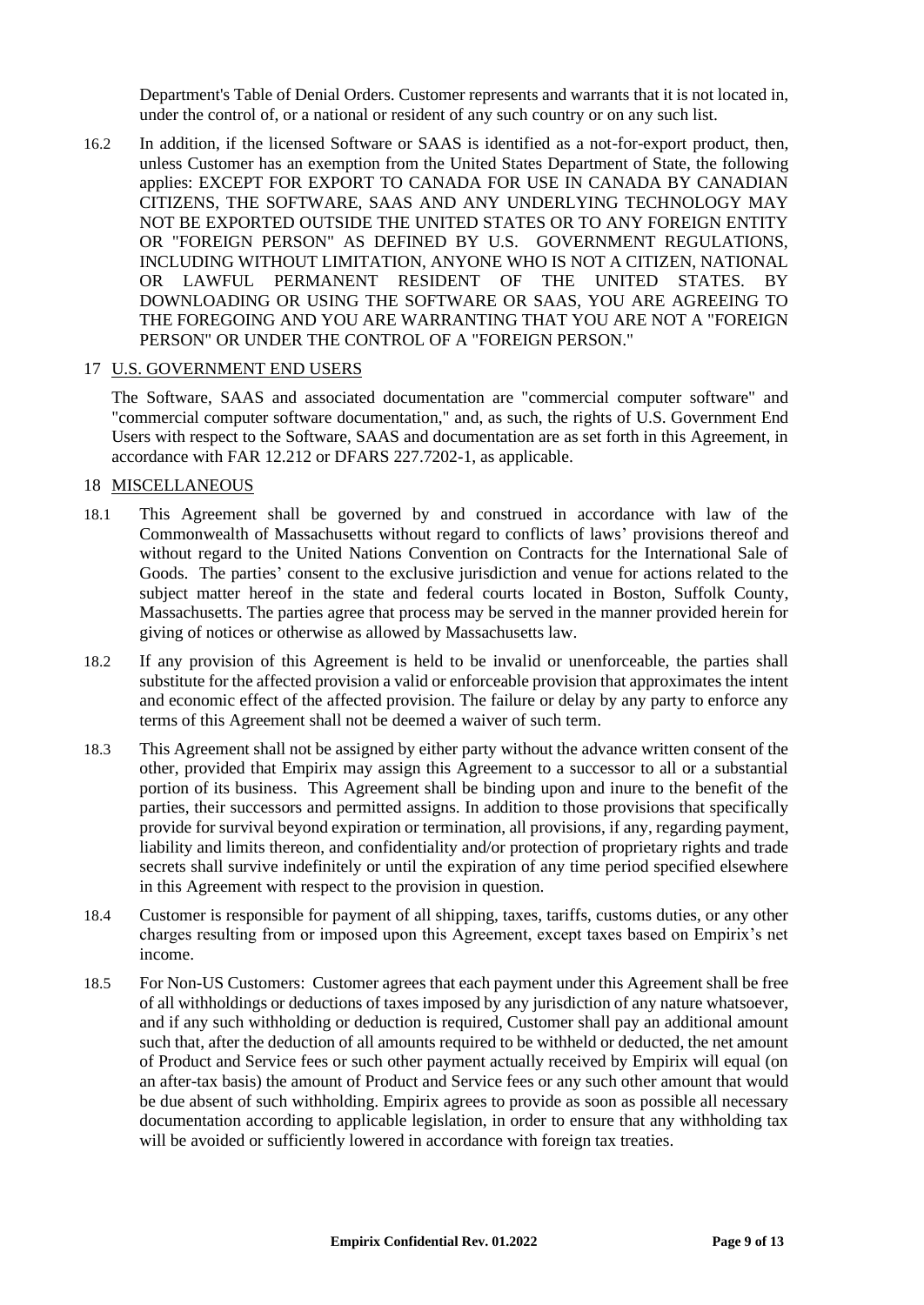- 18.6 To the extent caused by fire, flood, natural disasters, acts of war or terror, electrical power or telecommunications service delay, outages or disruption, governmental action or other force majeure, no delay, failure or default in performance of any obligation by either party, excepting all obligations to make payments under this Agreement, shall constitute a breach of this Agreement.
- 18.7 Customer agrees Empirix may use Customer's name and logo and identify Customer as a user of Empirix Products and Services in Empirix advertising, promotion and similar public disclosures, including, but not limited to, press releases.
- 18.8 This Agreement, together with all Schedules, Exhibits, and any Order and/or SOW issued hereunder and documents referred to herein, constitutes the entire agreement between the parties and supersede all previous or simultaneous communications, representations, or agreements regarding the subject matter of the same, including any "click through" license contained in the Software or SAAS. To the extent that any prior agreement(s) exist between Empirix and Customer for Software, SAAS, Hardware or Services, this Agreement shall supersede and replace any such agreements.
- 18.9 This Agreement may be modified only in a writing signed by both parties.
- 18.10 This Agreement may be signed in multiple counterparts, together the counterparts shall constitute a single instrument. Original signatures transmitted and received via facsimile or other electronic transmission of a scanned document, (e.g., .pdf or similar format) shall be considered true and valid signatures for all purposes hereunder and shall bind the parties to the same extent as that of an original signature.

--SIGNATURE PAGE FOLLOWS--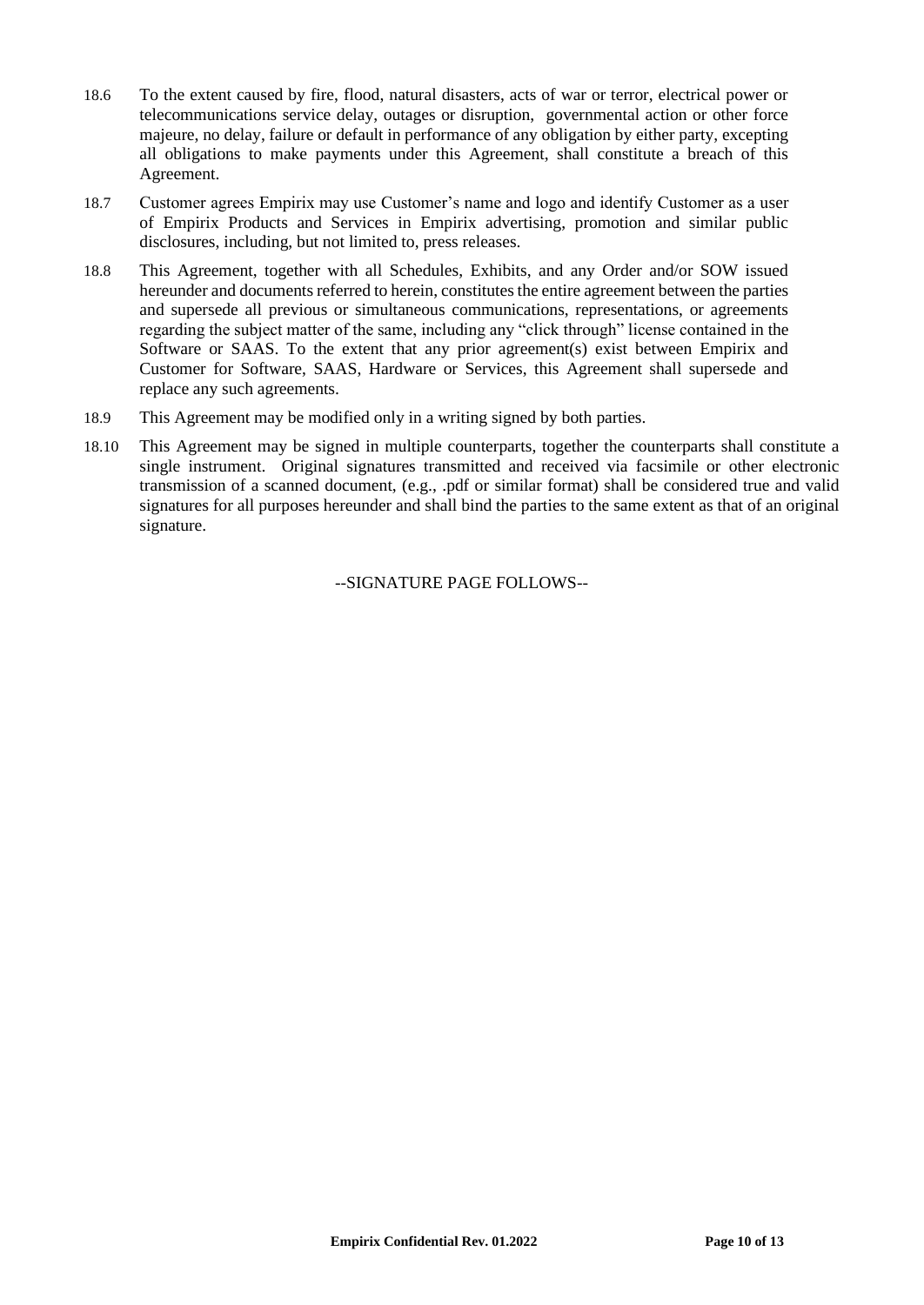# EMPIRIX, AN INFOVISTA COMPANY

CUSTOMER

| Signed                               | Signed     |
|--------------------------------------|------------|
| Name                                 | Name       |
| Title                                | Title      |
| Date:                                | Date:      |
| Notice Address:                      | Notice     |
| 600 Technology Park Drive, Suite 100 |            |
| Billerica, MA 01821 USA              |            |
| C/O: Legal                           |            |
|                                      | Facsimile: |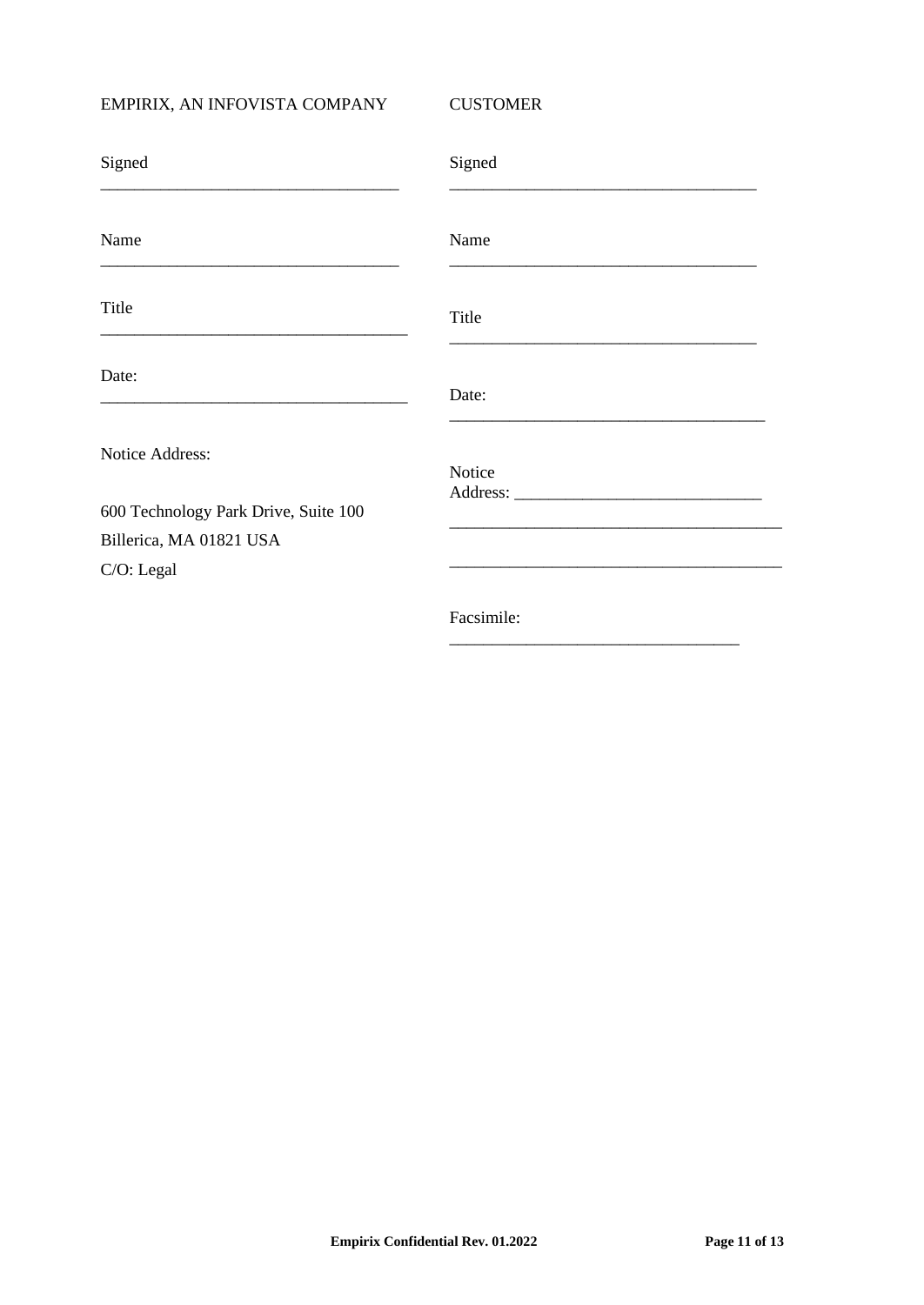## **SCHEDULE 1**

## **TECHNICAL SUPPORT SERVICES PRICING**

Base Service Offering ror Empirix Technical Support:

- 1. Standard telephone, email and web portal support service offering from 8:00 a.m. to 8:00 p.m. EST, and for EMEA 8:00 a.m. to 6:00 p.m. GMT
- 2. Bug Fixes
- 3. Software and SAAS Updates minor releases
- 4. Software and SAAS Upgrades major releases
- 5. Depot basis service for Hardware
	- Return to the factory for repair or replacement
	- Spare kits sold separately
- 6. Full details at **[www.empirix.com/support/maintenance/](http://www.empirix.com/support/maintenance/)**

Add-on Service Options for Empirix Technical Support:

24x7 support for Empirix Contact Center

Pricing:

| <b>Standard Maintenance</b>                      | One year of standard level<br>support as defined in the<br><b>Technical Support and</b><br>Maintenance terms                                        | 20% of product net price |
|--------------------------------------------------|-----------------------------------------------------------------------------------------------------------------------------------------------------|--------------------------|
| 24 x 7 Maintenance                               | One year of 24x7 level<br>support as defined in the<br><b>Technical Support and</b><br>Maintenance terms                                            | 25% of product net price |
| Standard Maintenance and Advanced<br>Replacement | One year of standard level<br>support and advanced<br>replacement program as<br>defined in the Technical<br><b>Support and Maintenance</b><br>terms | 25% of product net price |
| 24x7 Maintenance and Advanced<br>Replacement     | One year of 24x7 level<br>support and advanced<br>replacement program as<br>defined in the Technical<br><b>Support and Maintenance</b><br>terms     | 26% of product net price |
| <b>Premium Maintenance</b>                       | One year of premium level<br>support and advanced<br>replacement program as<br>defined in Technical Support<br>and Maintenance terms                | 30% of product net price |